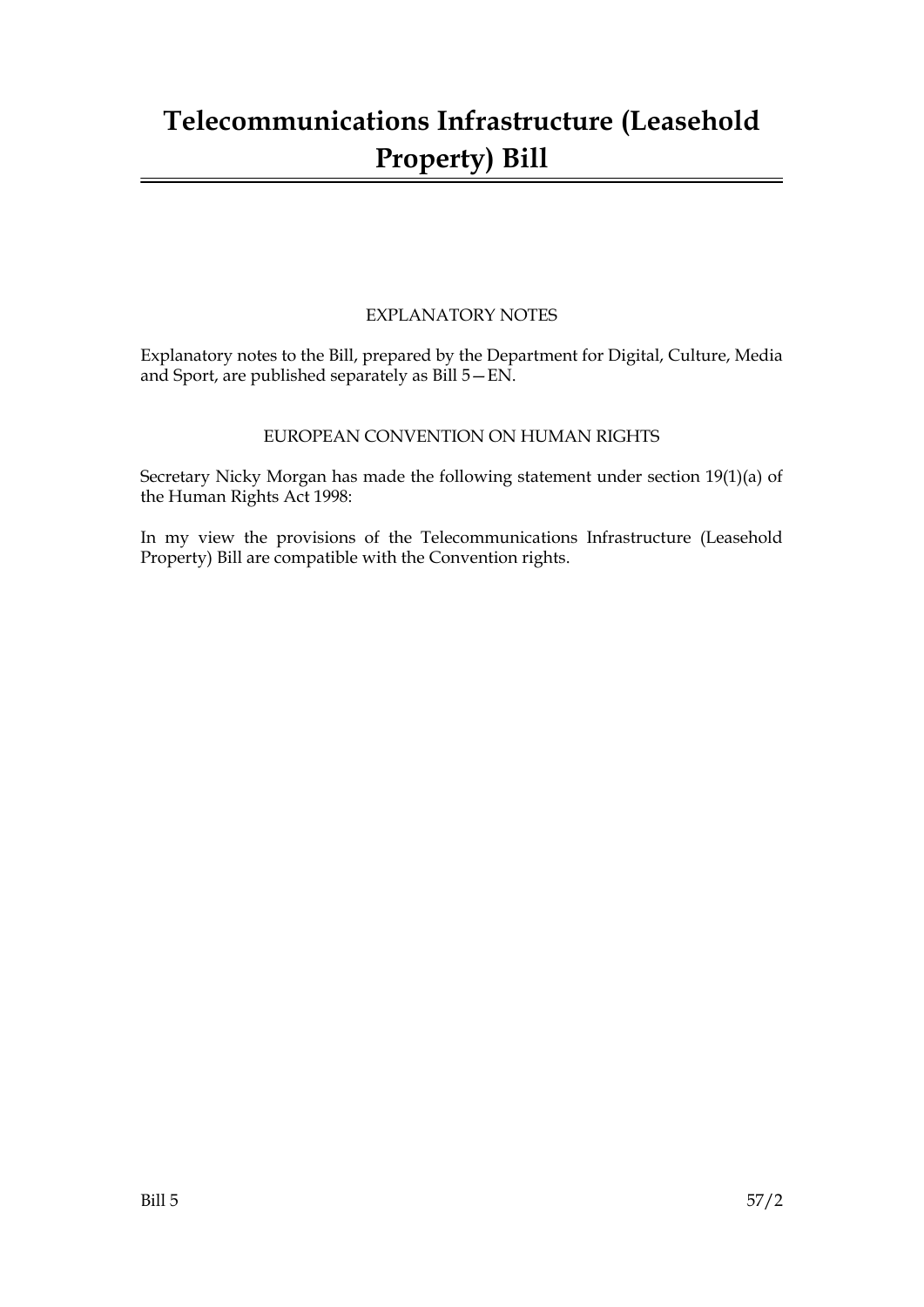## **Telecommunications Infrastructure (Leasehold Property) Bill**

### **CONTENTS**

- 1 Code rights in respect of land connected to leased premises
- 2 Related amendments
- 3 Extent, commencement and short title

Schedule — Related amendments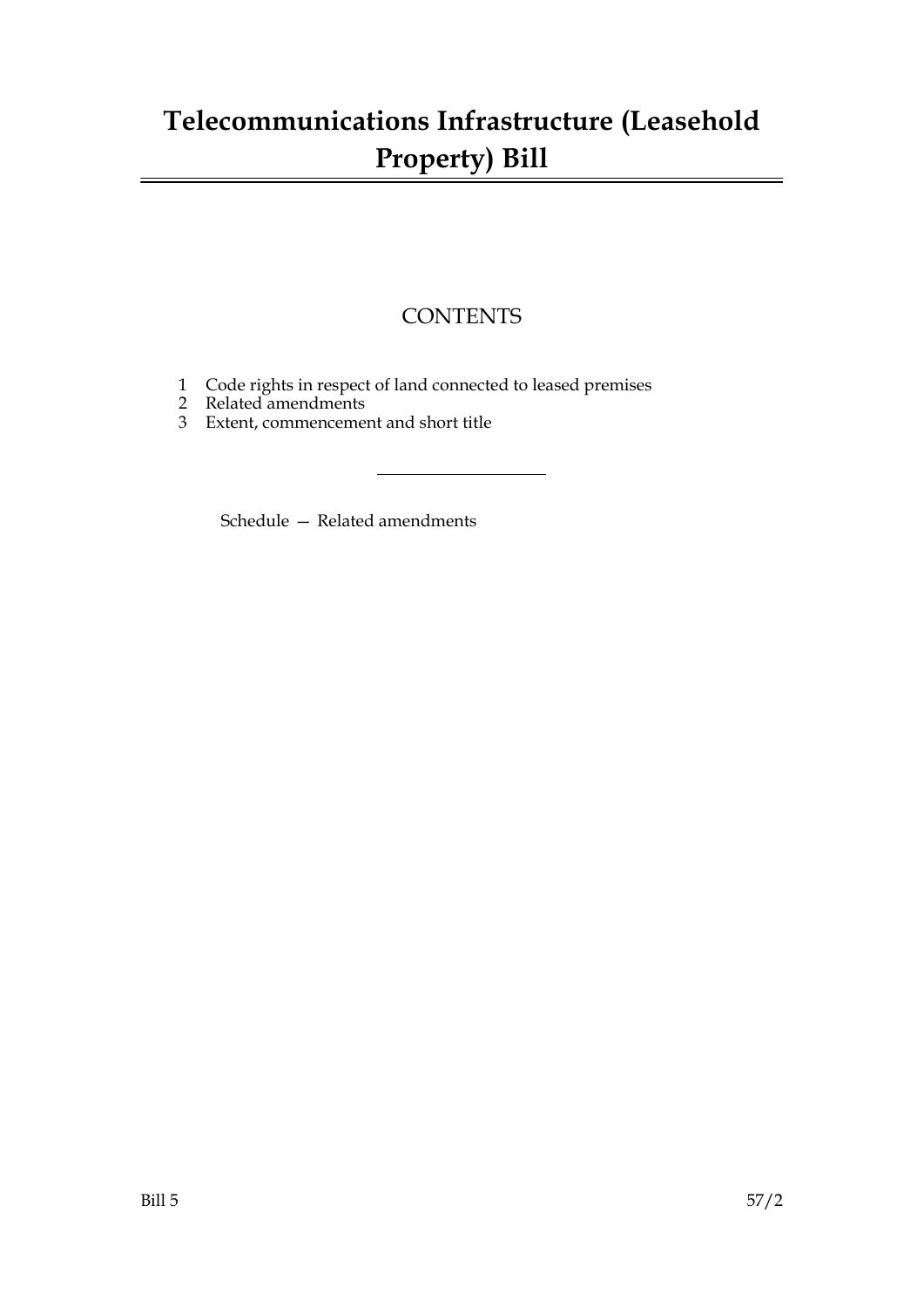# A **BILL** TO

Amend the electronic communications code set out in Schedule 3A to the Communications Act 2003; and for connected purposes.

E IT ENACTED by the Queen's most Excellent Majesty, by and with the advice and consent of the Lords Spiritual and Temporal, and Commons, in this present **B** E IT ENACTED by the Queen's most Excellent Majesty, by and with consent of the Lords Spiritual and Temporal, and Commons, Parliament assembled, and by the authority of the same, as follows:

#### **1 Code rights in respect of land connected to leased premises**

After Part 4 of Schedule 3A to the Communications Act 2003 (the electronic communications code) insert—

#### "PART 4A

#### CODE RIGHTS IN RESPECT OF LAND CONNECTED TO LEASED PREMISES: UNRESPONSIVE OCCUPIERS

#### *Introductory*

- 27A This Part of this code makes provision for the court to make an order imposing an agreement which provides that code rights are exercisable by an operator for the purpose of providing an electronic communications service to leased premises where—
	- (a) the rights are required in respect of land which is connected to the leased premises, and
	- (b) the occupier or another person with an interest in the land has not responded to repeated notices given by the operator seeking agreement to confer or otherwise be bound by the rights. *15*

*Circumstances in which an application for an order under this Part can be made*

27B (1) Paragraphs 27C and 27D apply where—

(a) premises within the scope of this Part are occupied under a lease ("the target premises"), *20*

*5*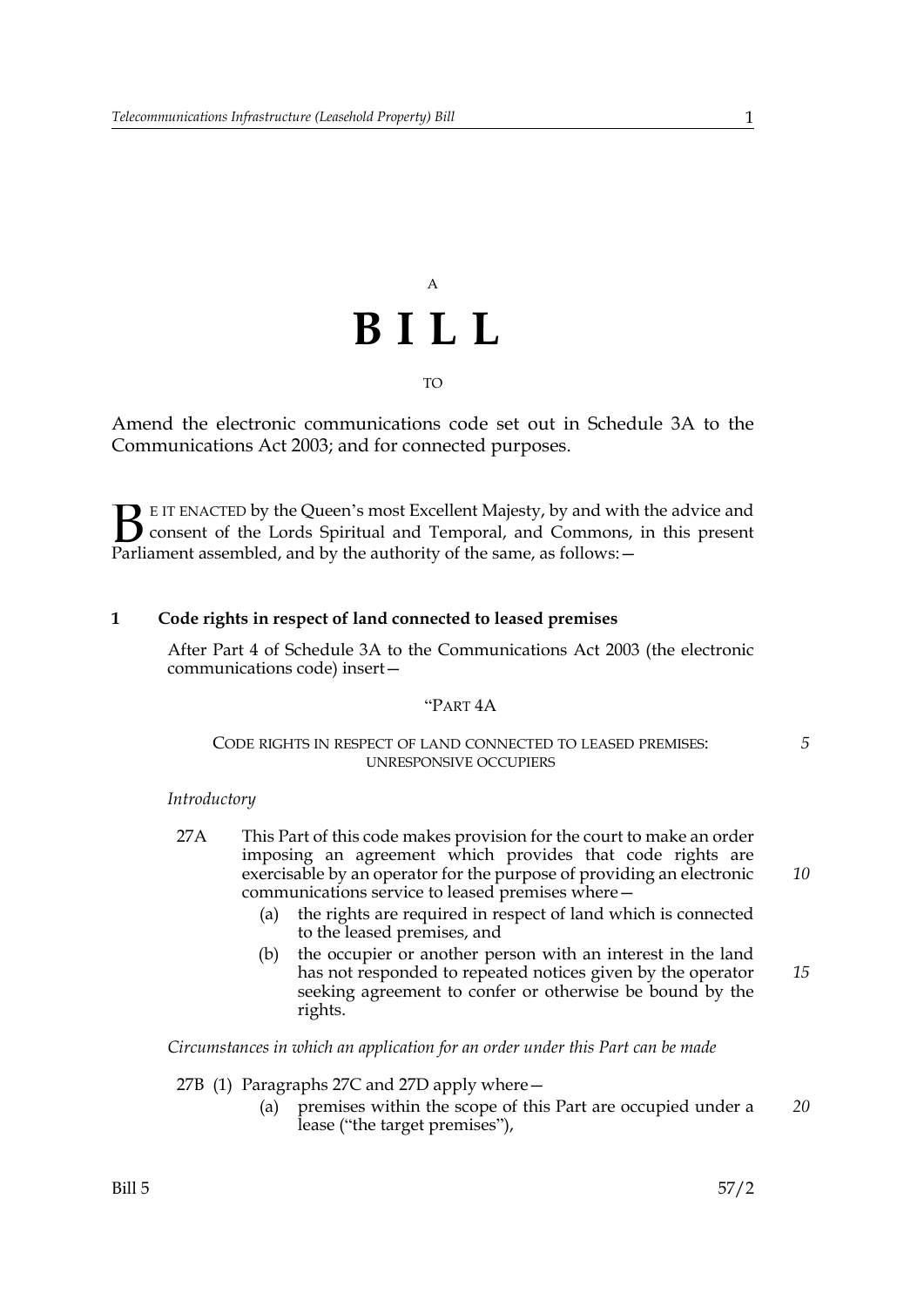(b) the lessee in occupation requests an operator to provide an

|            | electronic communications service to the target premises,                                                                                                                                                                                                                                                    |    |
|------------|--------------------------------------------------------------------------------------------------------------------------------------------------------------------------------------------------------------------------------------------------------------------------------------------------------------|----|
| (c)        | in order to fulfil that request, the operator requires a person<br>(the "required grantor") to agree -                                                                                                                                                                                                       |    |
|            | to confer on the operator a code right in respect of<br>(i)<br>connected land, or                                                                                                                                                                                                                            | 5  |
|            | otherwise to be bound by such a code right<br>(ii)<br>exercisable by the operator,                                                                                                                                                                                                                           |    |
| (d)        | the operator has, on or after the day on which section 1 of the<br>Telecommunications Infrastructure (Leasehold Property) Act<br>2019 comes fully into force, given the required grantor a<br>notice in accordance with paragraph $20(2)$ of this code<br>seeking that agreement (the "request notice"), and | 10 |
| (e)        | the required grantor has not responded to the operator.                                                                                                                                                                                                                                                      |    |
|            | (2) Premises are within the scope of this Part if they $-$                                                                                                                                                                                                                                                   | 15 |
| (a)        | form part of a multiple dwelling building (see paragraph<br>$27I(1)$ , or                                                                                                                                                                                                                                    |    |
| (b)        | are other premises of a description specified in regulations<br>made by the Secretary of State.                                                                                                                                                                                                              |    |
|            | (3) In this Part "connected land", in relation to the target premises,<br>means land which-                                                                                                                                                                                                                  | 20 |
| (a)        | is in common ownership with the target premises (see<br>paragraph $27I(2)$ ), and                                                                                                                                                                                                                            |    |
| (b)        | is held or used for access to, or otherwise in connection with,<br>the target premises.                                                                                                                                                                                                                      | 25 |
|            | (4) For the purposes of this paragraph, the required grantor responds to<br>the operator if the required grantor -                                                                                                                                                                                           |    |
| (a)        | agrees or refuses, in writing, to confer or otherwise be bound<br>by the code right specified in the request notice on the terms<br>that the operator seeks, or                                                                                                                                              | 30 |
| (b)        | otherwise acknowledges the request notice in writing.                                                                                                                                                                                                                                                        |    |
|            | Requirements to be met before applying for an order under this Part                                                                                                                                                                                                                                          |    |
| (a)<br>(b) | 27C (1) Before applying to the court for an order under this Part (a "Part 4A<br>order") (see paragraph 27E(2)) the operator must, in accordance with<br>this paragraph, give the required grantor –<br>two warning notices, and<br>a final notice.                                                          | 35 |
| (a)        | (2) A "warning notice" is a notice in writing which $-$<br>includes a copy of the request notice,                                                                                                                                                                                                            |    |
| (b)        | states that it is the first or (as the case may be) second of three                                                                                                                                                                                                                                          | 40 |

- (b) states that it is the first or (as the case may be) second of three notices that, unless the required grantor responds to the operator, will allow the operator to apply for a Part 4A order, and *40*
- (c) explains the effect of a Part 4A order.
- (3) The first warning notice may only be given after the end of the period of seven days beginning with the day on which the request notice was given. *45*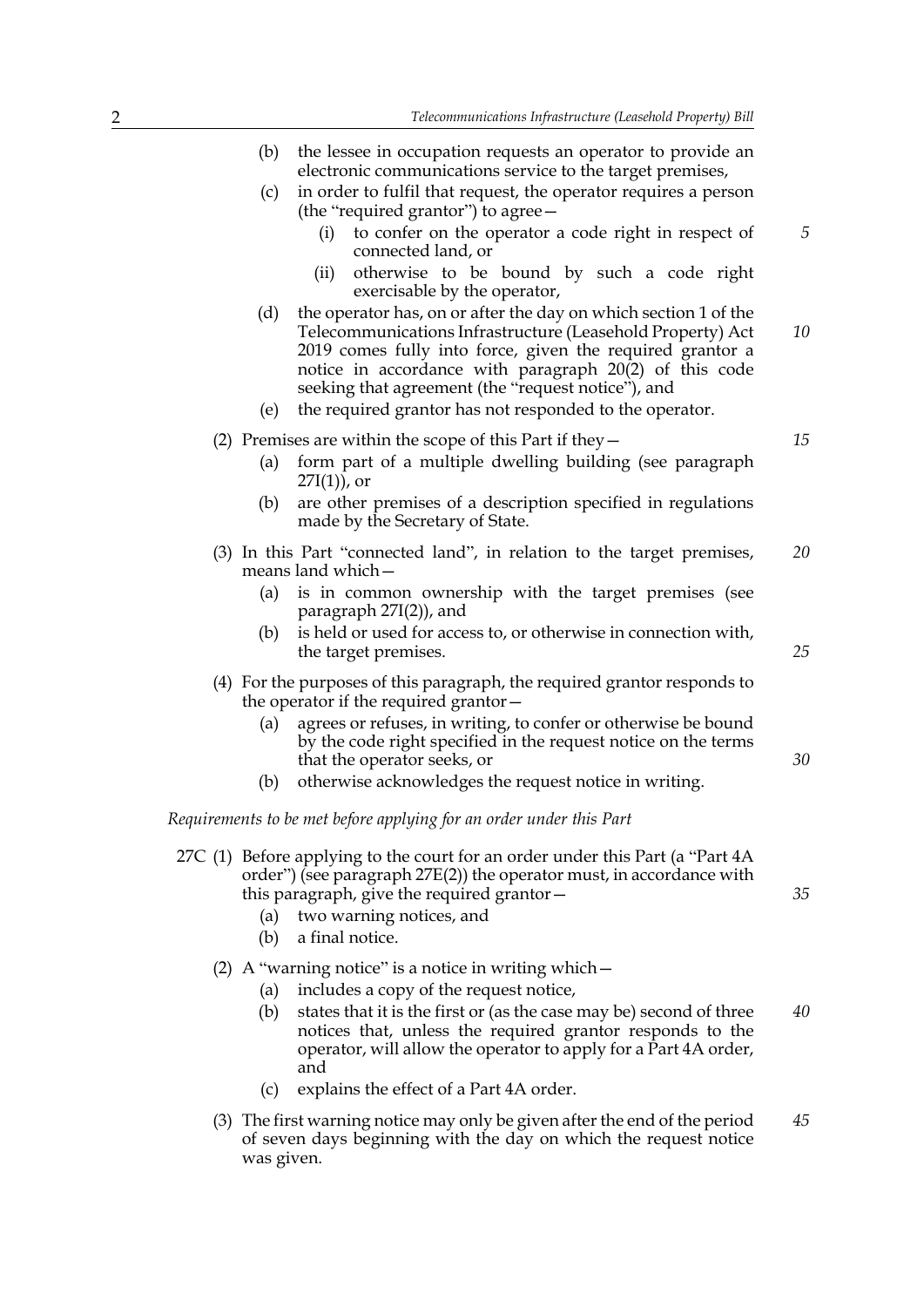| (4) The second warning notice may only be given after the end of the |
|----------------------------------------------------------------------|
| period of seven days beginning with the day on which the first one   |
| was given.                                                           |

- (5) A "final notice" is a notice in writing which—
	- (a) includes a copy of the request notice,
	- (b) states that unless the required grantor responds to the operator before the end of the period of 14 days beginning with the day on which the final notice is given, the operator intends to apply for a Part 4A order, and
	- (c) explains the effect of a Part 4A order.
- (6) A final notice may only be given within the permitted period.
- (7) The "permitted period" means the period which—
	- (a) begins immediately after the end of whichever of the following ends last—
		- (i) the period of seven days beginning with the day on which the second warning notice was given; *15*
		- (ii) the period of 28 days beginning with the day on which the request notice was given, and
	- (b) ends at the end of the period of 28 days beginning with the day on which the second warning notice was given.
- (8) The Secretary of State may by regulations specify other conditions that the operator must satisfy before giving the required grantor a final notice.
- 27D (1) The operator may apply to the court for a Part 4A order in relation to the code right specified in the request notice if—
	- (a) the operator has satisfied the notice requirements set out in paragraph 27C,
	- (b) the period of 14 days beginning with the day on which the final notice was given has ended,
	- (c) the required grantor has not responded to the operator, and *30*
	- (d) the operator has satisfied any other specified conditions.
	- (2) An application for a Part 4A order may not be made after the end of the specified period beginning with the day on which the final notice is given.
	- (3) The operator must give the required grantor notice of an application for a Part 4A order. *35*
	- (4) For the purposes of this paragraph, the required grantor responds to the operator if the required grantor—
		- (a) agrees or refuses, in writing, to confer or otherwise be bound by the code right specified in the request notice on the terms that the operator seeks, or *40*
		- (b) otherwise acknowledges, in writing, the request notice, a warning notice or the final notice.
	- (5) In this paragraph "specified" means specified in regulations made by the Secretary of State.

*5*

*10*

*20*

*25*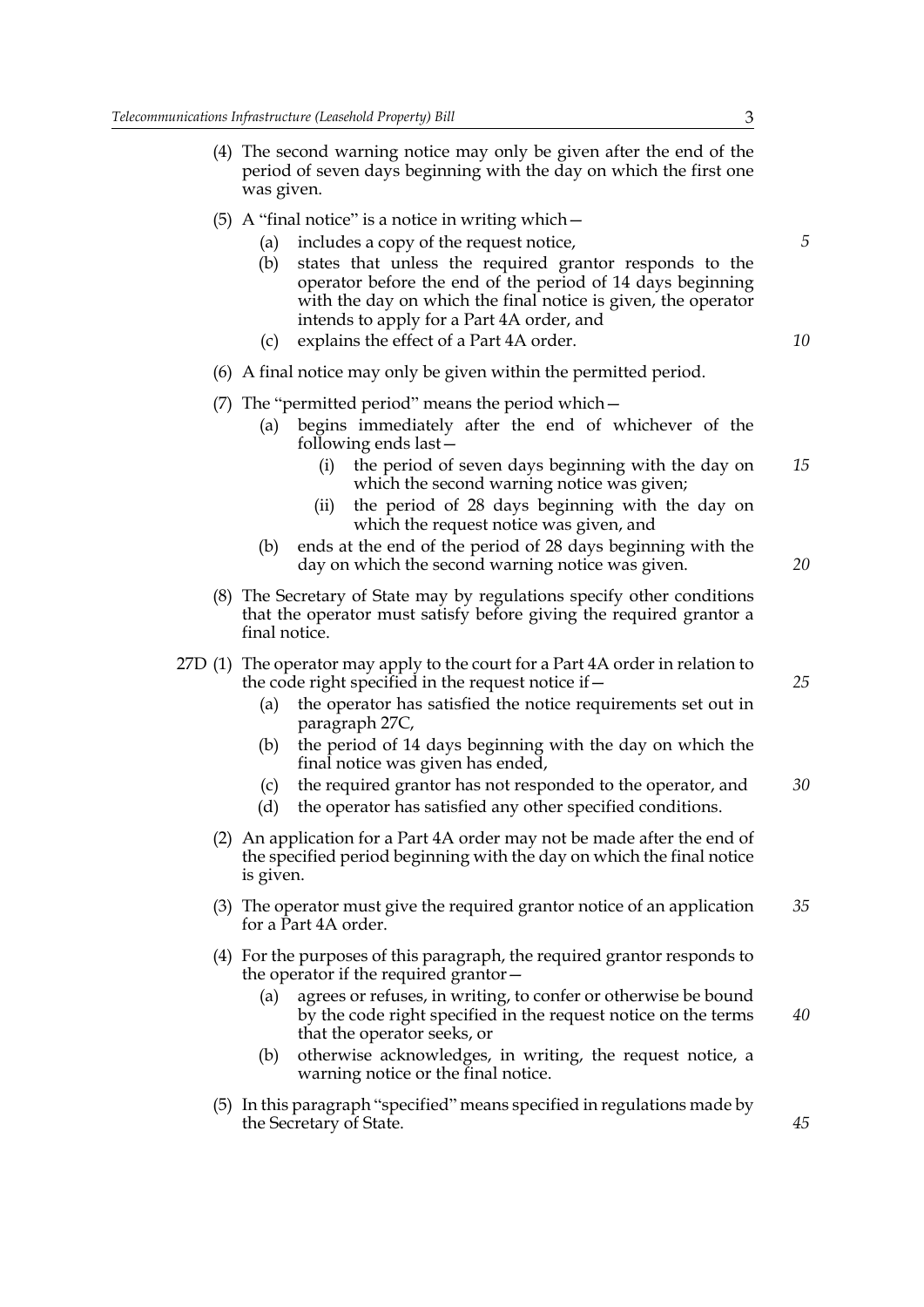*When a Part 4A order can be made and its effect*

- 27E (1) The court may make a Part 4A order if (and only if)  $-$ 
	- (a) it is satisfied that the requirements for applying for the order have been met, and
	- (b) the required grantor has not objected to the making of the order.
	- (2) A Part 4A order is an order which imposes on the operator and the required grantor an agreement between them—
		- (a) by which the required grantor confers on the operator the code right identified in the request notice in respect of the connected land so identified, or *10*
		- (b) which provides for the code right identified in that notice, which is exercisable by the operator in respect of the connected land so identified, otherwise to bind the required grantor.
	- (3) In this code, a "Part 4A code right" means a code right which is conferred by or otherwise binds the required grantor pursuant to an agreement imposed by a Part 4A order.
	- (4) The terms of an agreement imposed by a Part 4A order are to be those specified in regulations made by the Secretary of State.
	- (5) Regulations under sub-paragraph (4) must, in particular, provide for an agreement to include terms—
		- (a) relating to the provision by the operator to the required grantor of details of the works to be carried out in the exercise of the Part 4A code right ("the works");
		- (b) relating to the obtaining by the operator of any consent, permit, licence, permission, authorisation or approval which is necessary for the works to be carried out;
		- (c) relating to the giving of notice by the operator to the required grantor or other specified persons before entering on the connected land in the exercise of the Part 4A code right or carrying out the works; *30*
		- (d) restricting the operator's right to enter on the connected land to specified times, except in cases of emergency;
		- (e) as to the manner in which the works are to be carried out by the operator; *35*
		- (f) relating to the restoration by the operator of the connected land at the end of the works, to the reasonable satisfaction of the required grantor;
		- (g) relating to the need for insurance cover or indemnification of the required grantor; *40*
		- (h) relating to the maintenance or upgrading by the operator of apparatus installed on, under or over the connected land in the exercise of the Part 4A code right ("the apparatus");
		- (i) imposing requirements or restrictions on the required grantor for the purposes of— *45*
			- (i) preventing damage to the apparatus,
			- (ii) facilitating access to the apparatus for the operator, or

*20*

*25*

*15*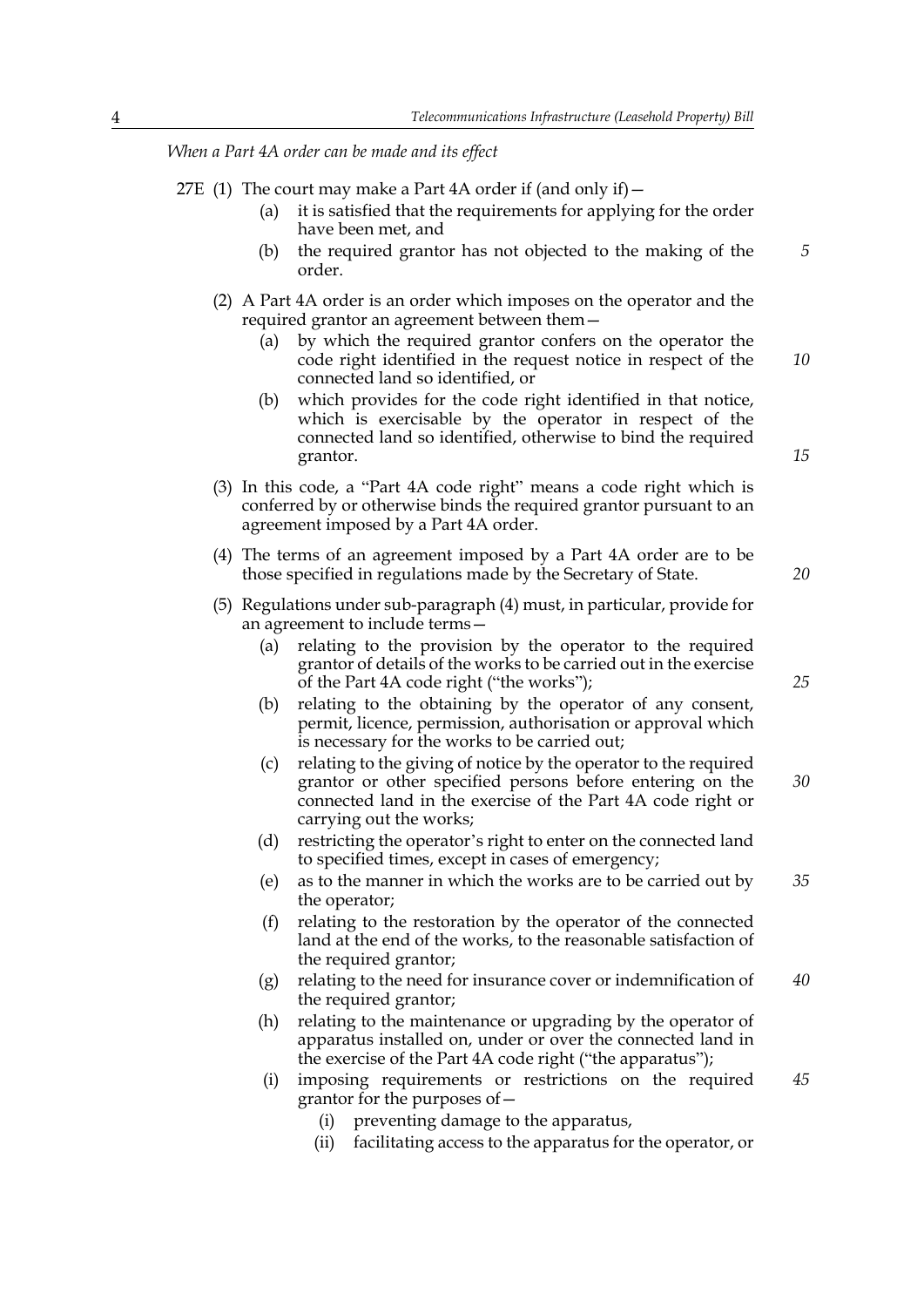- (iii) otherwise preventing or minimising disruption to the operation of the apparatus;
- (j) relating to assignment of the agreement.
- (6) Before making regulations under sub-paragraph (4), the Secretary of State must consult—
	- (a) operators,
	- (b) persons appearing to the Secretary of State to represent owners of interests in land who are likely to be affected by the regulations, and
	- (c) any other persons the Secretary of State thinks appropriate. *10*
- (7) In sub-paragraph (5), "specified" mean specified, or of a description specified, in the regulations.

*Exercise of Part 4A code rights*

- 27F (1) A Part 4A code right may be exercised by the operator in respect of the connected land for the provision of an electronic communications service to— *15*
	- (a) the target premises, and
	- (b) other premises, but only if the provision of the service to the other premises in addition to the target premises imposes no additional burden on the required grantor.
	- (2) For the purposes of sub-paragraph (1)(b) an additional burden includes anything that—
		- (a) has an additional adverse effect on the required grantor's enjoyment of the connected land, or
		- (b) causes additional loss, damage or expense to the required grantor. *25*

*Expiry of Part 4A code rights*

- 27G (1) A Part 4A code right ceases to be conferred on the operator by, or otherwise to bind, the required grantor—
	- (a) if a replacement agreement comes into effect, in accordance with that agreement, *30*
	- (b) if the court decides to refuse an application by the operator for the imposition of a replacement agreement, in accordance with that decision, or
	- (c) if the right has not ceased to have that effect as mentioned in paragraph (a) or (b) before the end of the specified period beginning with the day on which the agreement imposed by the Part 4A order comes into effect, at the end of that period. *35*
	- (2) In sub-paragraph (1) a "replacement agreement", in relation to a Part 4A code right, means an agreement under Part 2 by which the required grantor confers a code right on the operator, or otherwise agrees to be bound by a code right which is exercisable by the operator, where that right is in respect of the same land as the Part 4A code right. *40*

*5*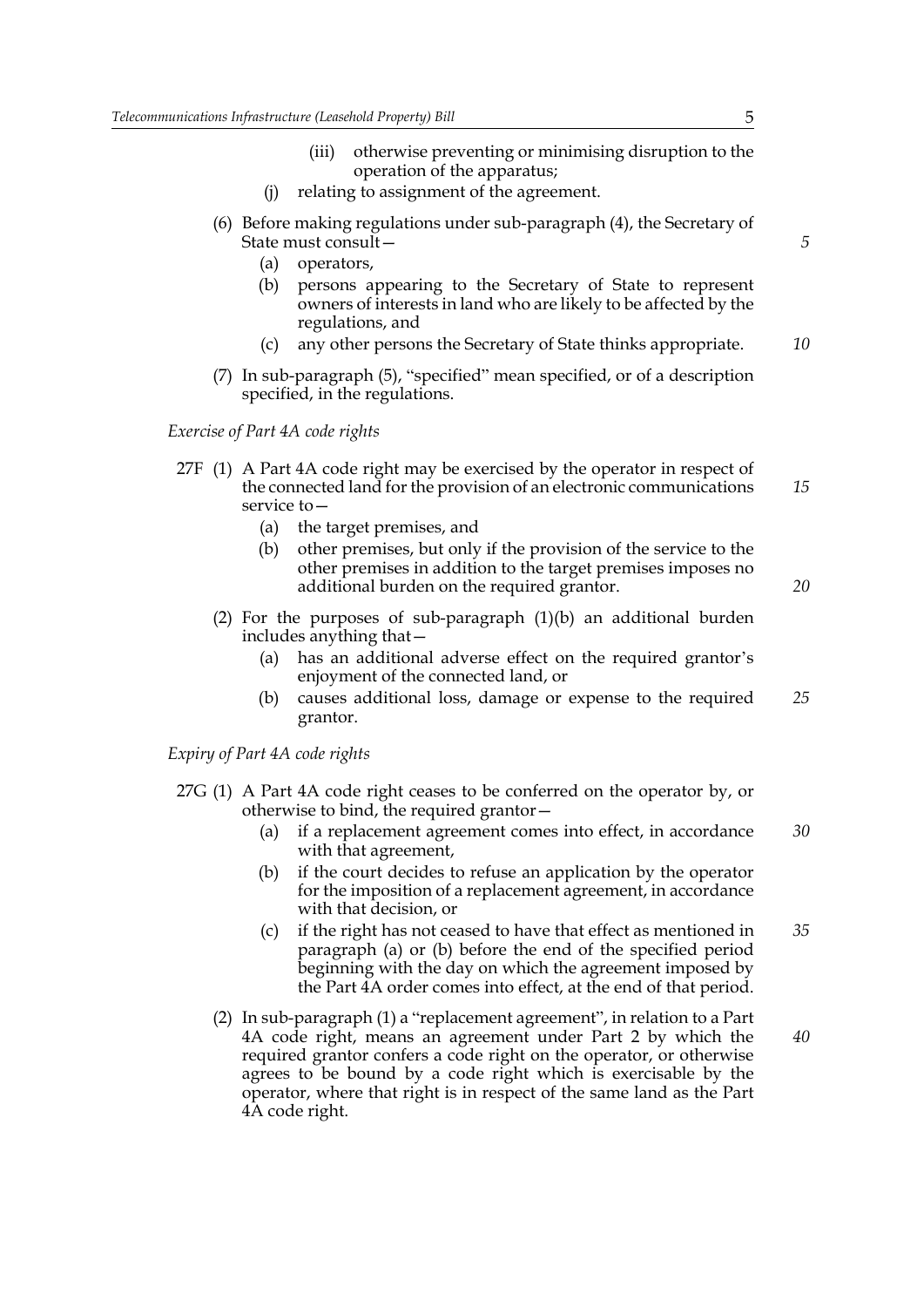*5*

- (3) In sub-paragraph (1)(c) "specified period" means the period, of no more than 18 months, specified in regulations made by the Secretary of State.
- (4) The required grantor has the right, subject to and in accordance with Part 6 of this code, to require the operator to remove any electronic communications apparatus placed on the connected land in the exercise of a Part 4A code right which has ceased to have effect, or otherwise to bind, the required grantor.

#### *Compensation*

| $C$ <i>ompensation</i> |                                                                                                                                                                                                                                                                                                                                                              |          |  |
|------------------------|--------------------------------------------------------------------------------------------------------------------------------------------------------------------------------------------------------------------------------------------------------------------------------------------------------------------------------------------------------------|----------|--|
|                        | 27H (1) This paragraph applies where the court has made a Part 4A order.                                                                                                                                                                                                                                                                                     |          |  |
|                        | (2) The court may, on the application of the required grantor, order the<br>operator to pay compensation to the required grantor for any loss or<br>damage that has been sustained or will be sustained by the required<br>grantor as a result of the exercise by the operator of the Part 4A code<br>right.                                                 |          |  |
|                        | (3) An application for an order under this paragraph may be made at<br>any time after the Part 4A order is made (including at a time when<br>the Part 4A code right has ceased to be conferred on the operator by,<br>or otherwise to bind, the required grantor).                                                                                           |          |  |
|                        | (4) An order under this paragraph may $-$<br>specify the amount of compensation to be paid by the<br>(a)<br>operator, or<br>give directions for the determination of any such amount.<br>(b)                                                                                                                                                                 | 20       |  |
|                        | (5) Directions under sub-paragraph $(4)(b)$ may provide -<br>for the amount of compensation to be agreed between the<br>(a)<br>operator and the required grantor;<br>for any dispute about that amount to be determined by<br>(b)<br>arbitration.                                                                                                            | 25       |  |
|                        | (6) An order under this paragraph may provide for the operator $-$<br>to make a lump sum payment,<br>(a)<br>to make periodical payments,<br>(b)<br>to make a payment or payments on the occurrence of an<br>(c)<br>event or events, or<br>(d)<br>to make a payment or payments in such other form or at such<br>other time or times as the court may direct. | 30<br>35 |  |
|                        | (7) Paragraph 84 makes further provision about compensation in the<br>case of a Part 4A order.                                                                                                                                                                                                                                                               |          |  |
|                        | Interpretation of this Part                                                                                                                                                                                                                                                                                                                                  |          |  |
|                        | 27I (1) In this Part-<br>"connected land" has the meaning given by paragraph 27B(3);<br>"multiple dwelling building" means a building which contains                                                                                                                                                                                                         | 40       |  |

- "multiple dwelling building" means a building which contains two or more sets of premises which are used as, or intended to be used as, a separate dwelling;
- "Part 4A order" has the meaning given by paragraph 27C(1);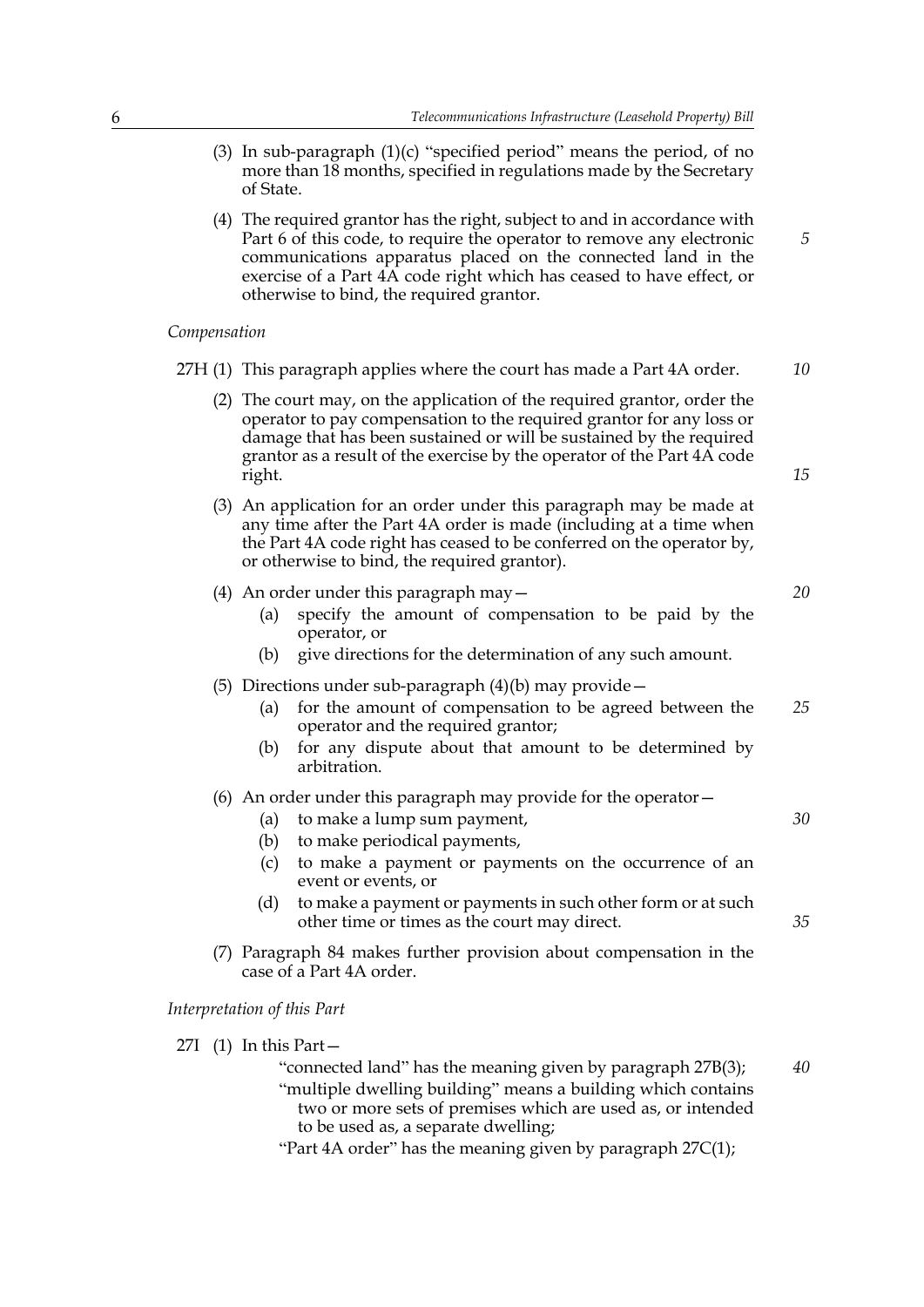"premises" includes a part of premises;

- "request notice" has the meaning given by paragraph 27B(1)(d); "required grantor" has the meaning given by paragraph  $27B(1)(c);$
- "target premises" has the meaning given by paragraph  $27B(1)(a)$ .
- (2) For the purposes of this Part, land is in "common ownership" with the target premises if a person with a relevant interest in the land also has a relevant interest (whether or not of the same sort) in the target premises.
- (3) For the purposes of sub-paragraph (2), a person has a "relevant interest" in land if—
	- (a) the person owns the freehold estate in the land (or, in relation to Scotland, is the owner of the land), or
	- (b) the person is the lessee of the land."

#### **2 Related amendments**

The Schedule contains related amendments.

#### **3 Extent, commencement and short title**

- (1) Subject to subsection (2), this Act extends to England and Wales, Scotland and Northern Ireland.
- (2) The amendment made by paragraph 4 of the Schedule extends to England and Wales and Scotland.
- (3) The following provisions come into force on the day on which this Act is passed—
	- (a) this section;
	- (b) any other provision of this Act so far as necessary for enabling the exercise, on or after that day, of any power to make regulations under Part 4A of Schedule 3A to the Communications Act 2003 (as inserted by section 1).
- (4) The other provisions of this Act come into force on such day as the Secretary of State may by regulations appoint. *30*
- (5) Different days may be appointed for different purposes.
- (6) The Secretary of State may by regulations make transitional provision in connection with the coming into force of any provision of this Act.
- (7) Regulations under this section are to be made by statutory instrument.
- (8) This Act may be cited as the Telecommunications Infrastructure (Leasehold Property) Act 2019.

*5*

*10*

*15*

*25*

*35*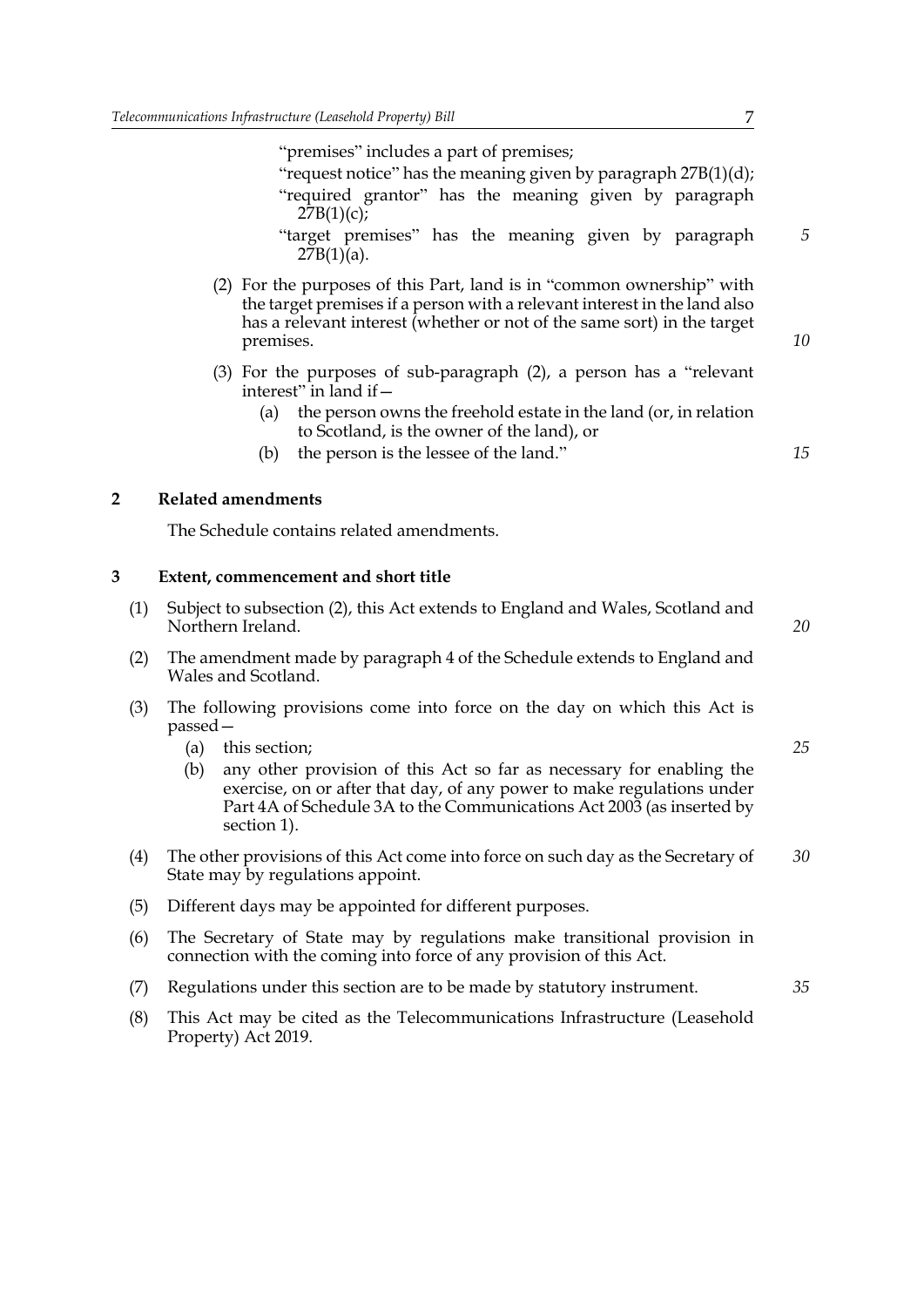### SCHEDULE Section 2

*5*

*25*

*35*

#### RELATED AMENDMENTS

*Communications Act 2003*

- 1 The Communications Act 2003 is amended as follows.
- 2 In section 402 (orders and regulations)—
	- (a) in subsection (2), for paragraph (aa) substitute—
		- "(aa) regulations within subsection (2A),";
	- (b) in subsection  $(2A)$ 
		- (i) for "regulations under paragraph 95 of Schedule 3A which amend, repeal or modify the application of primary legislation," substitute "any of the following"; *10*
		- (ii) at the end insert "—
			- (a) regulations under paragraph 27E(4) of Schedule 3A;
			- (b) regulations under paragraph 95 of Schedule 3A which amend, repeal or modify the application of primary legislation." *15*
- 3 (1) Schedule 3A (the electronic communications code) is amended as follows.
	- (2) In paragraph 10—
		- (a) in sub-paragraph (1), for "in accordance with this Part" substitute "pursuant to an agreement under this Part or Part 4A"; *20*
		- (b) in sub-paragraph (4), after "who has" insert ", pursuant to an agreement under this Part or Part 4A,".
	- (3) In paragraph 12(2), after "Part" insert "or Part 4A".
	- (4) In paragraph  $19(a)$  -
		- (a) for "the circumstances" substitute "certain circumstances";
		- (b) at the end insert "(see also Part 4A)".
	- (5) In paragraph 20(2)(a), after "code right," insert "the land to which it relates".
	- (6) In paragraph 23, after sub-paragraph (2) insert—
		- "(2A) In determining the terms of the agreement the court may take into account, among other things, any breach by the operator of an agreement between the operator and the relevant person which was imposed by an order under Part 4A (whether or not in force)." *30*
	- (7) In paragraph 26—
		- (a) after sub-paragraph (1) insert—
			- "(1A) But an operator may not make an application under this paragraph if there is a relevant Part 4A agreement in effect between the operator and the person.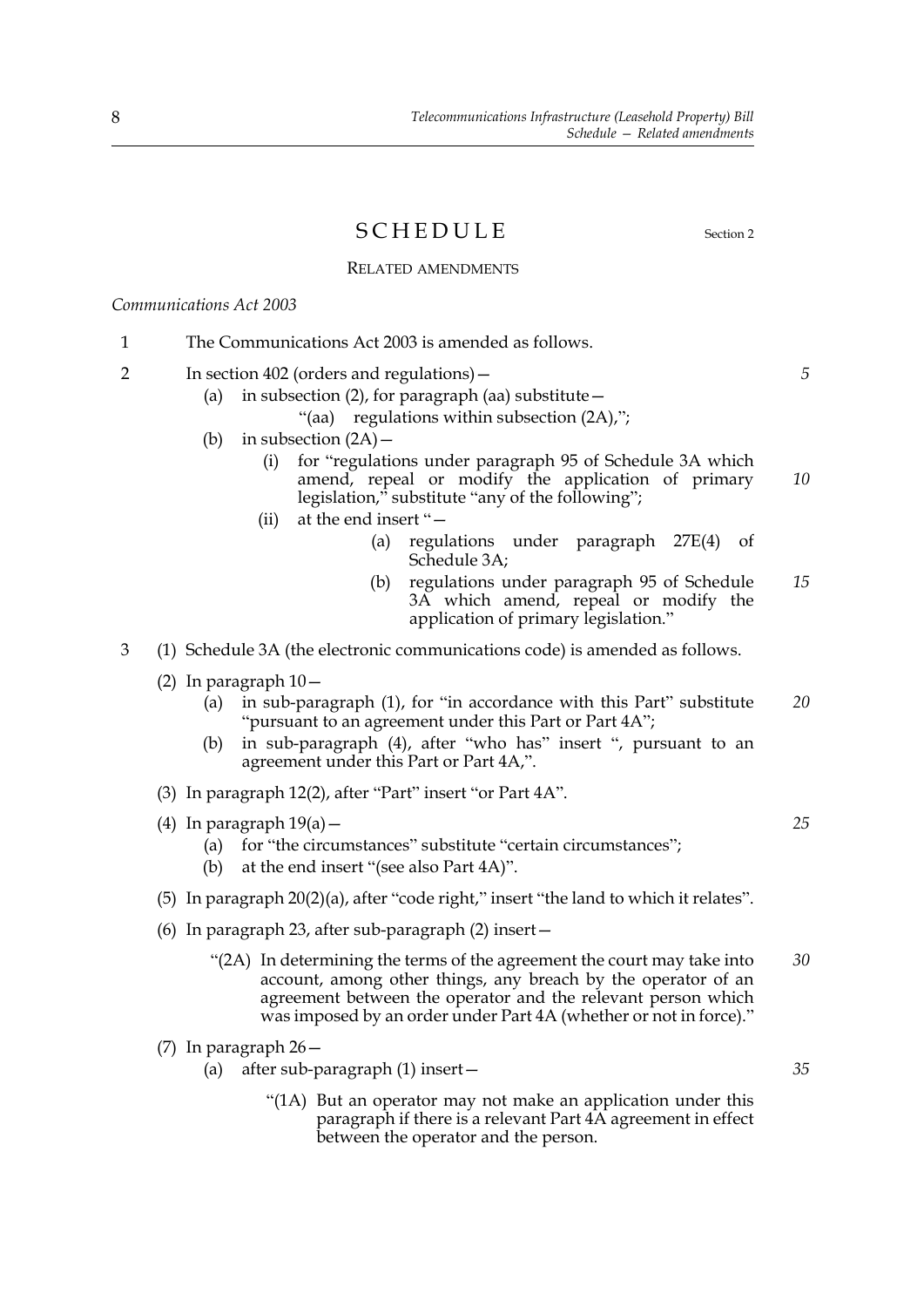|                | (1B) In sub-paragraph (1A) "relevant Part 4A agreement"<br>means an agreement imposed by an order under Part 4A<br>by which the person –                                                                                                                                                                                                                                                            |         |
|----------------|-----------------------------------------------------------------------------------------------------------------------------------------------------------------------------------------------------------------------------------------------------------------------------------------------------------------------------------------------------------------------------------------------------|---------|
|                | confers a Part 4A code right on the operator, or<br>(a)<br>otherwise agrees to be bound by a Part 4A code<br>(b)<br>right which is exercisable by the operator,<br>where the Part 4A code right is in respect of the same land<br>as the code right mentioned in sub-paragraph (1).";<br>in sub-paragraph (6), in the words before paragraph (a), after<br>(b)<br>"Paragraphs" insert "20(3), 22,". | 5<br>10 |
|                | (8) In paragraph 27(6), in the words before paragraph (a), after "Paragraphs"<br>insert " $20(3)$ , $22$ ,".                                                                                                                                                                                                                                                                                        |         |
|                | (9) In paragraph $37(3)$ , after paragraph (a) insert $-$<br>as mentioned in paragraph $27G(1)$ and $(4)$ ;".<br>$"$ (aa)                                                                                                                                                                                                                                                                           |         |
|                | $(10)$ In paragraph 84 $(1)$ , after paragraph $(a)$ insert –<br>the power in paragraph 27H(2) (compensation where Part<br>"(aa)<br>4A order made);".                                                                                                                                                                                                                                               | 15      |
|                | (11) In paragraph $108(1)$ , after the definition of "lease" insert $-$<br>"Part 4A code right" has the meaning given by paragraph<br>$27E(3)$ ;".                                                                                                                                                                                                                                                  | 20      |
|                | Electronic Communications Code (Jurisdiction) Regulations 2017                                                                                                                                                                                                                                                                                                                                      |         |
| $\overline{4}$ | In the Electronic Communications Code (Jurisdiction) Regulations 2017 (S.I.<br>2017/1284) in regulation 2(1), in the definition of "relevant proceedings", in<br>paragraph (a), after "Parts 4," insert "4A,".                                                                                                                                                                                      |         |
| 5              | The amendment made by paragraph 4 does not limit the provision that may<br>be made by regulations under paragraph 95 of the code in relation to                                                                                                                                                                                                                                                     | 25      |

6 In paragraph 5, "the code" means the electronic communications code set out in Schedule 3A to the Communications Act 2003.

functions conferred by new Part 4A of the code (as inserted by section 1).